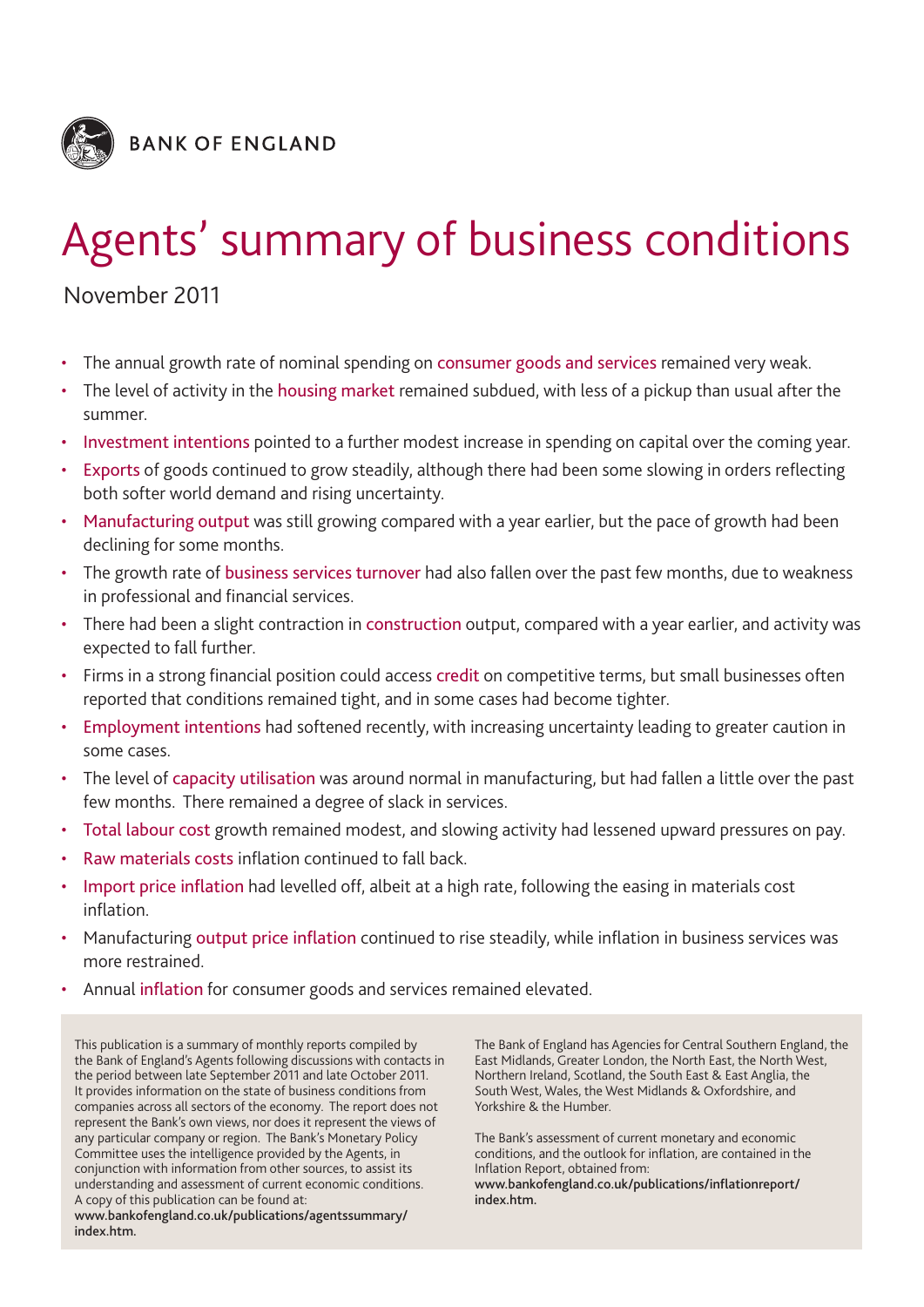## **Demand**

#### **Consumption**

Nominal spending growth remained very weak. Contacts reported that households were budgeting ever more keenly, trading down to avoid overspending, or simply going without, and increasingly deferring expenditure on durable goods until replacement became unavoidable. Consumers' focus on value was apparent in the rising market share of online and discount retail, though even here there were beginning to be signs of weakening. Promotions remained essential to drive volumes and keep levels of inventory manageable. Contacts anticipated that the Christmas period would be broadly flat compared to last year, and there were rising concerns about future failures in the sector, if demand fell short of even these modest expectations.

The rate of growth of nominal demand for services had edged down a little further. Spending on a number of non-discretionary services, such as rent and transportation, had been pushed up by price increases. And that had reduced the amount of disposable income left over for discretionary services. For example, households were reported to be taking fewer, shorter holidays, and shopping around for the cheapest deals on hotels and restaurants. There had been a rise in passenger numbers on public transport, as higher fuel prices discouraged car use.

## **Housing market**

There had been less of a seasonal pickup in transactions than usual following the traditional summer lull. A small improvement in mortgage availability had encouraged a few first-time buyers back into the market, along with the Government's FirstBuy initiative and shared equity schemes offered by some house builders. But the inability to secure credit continued to constrain many would-be homeowners. That was in turn supporting demand for rental property, and encouraging some buy-to-let investors back to the market. Many existing homeowners were discouraged from trading up by rising uncertainty about future incomes and house prices. Meanwhile, the top end of the market had shown some resilience, with buyers tending to be better able to raise finance. And the supply of new homes was increasingly focused on meeting the needs of this segment.

## **Business investment**

According to contacts, a further modest increase in capital spending was planned over the coming year, although intentions had softened somewhat since the summer (**Chart 1**). Across sectors, rising uncertainty about the outlook for demand had led to a renewed emphasis on cost containment and efficiency improvements. At the margin, some firms had postponed spending for the time being, with cash preservation taking precedence (see the box on page 5 for the results of a recent survey on investment intentions). But

plans had typically not been shelved altogether, and firms continued to spend on routine maintenance and replacement. Across sectors, contacts emphasised the importance of continual investment in their products, to maintain demand in a highly competitive environment. And regulatory compliance necessitated a degree of capital spending, particularly on IT. Plans for investment in additional capacity were cited less frequently now, as past projects came to fruition.

#### **Chart 1** Investment intentions



#### **Exports**

Exports of goods continued to grow at a steady rate, helped by ongoing product innovation, and entry into new markets. But there had been a further moderation in the pace of expansion, reflecting slowing world demand. There had also recently been some shortening in order books, and increased volatility in the flow of new orders, making it harder to gauge future demand. Firms typically reported that activity in emerging markets remained robust, although there were a few reports of a slowing in exports to China and India. Exports to the euro area had also slowed somewhat, particularly to countries most affected by concerns about sovereign debt.

## **Output**

## **Business services**

Professional and financial services turnover was growing at a modest pace, but had slowed materially over the past few months. And some contacts believed that their clients had delayed decisions due to heightened uncertainty about the outlook. Suppliers of services to industry continued to benefit from rising activity in manufacturing, though this had been weakening. And energy and environmental services had been supported by the efforts of businesses in the wider economy to cut costs and minimise waste. But some contacts had seen a deterioration in conditions, reflecting softer demand and worries about future growth, and firms continued to leave the haulage sector and construction-related services.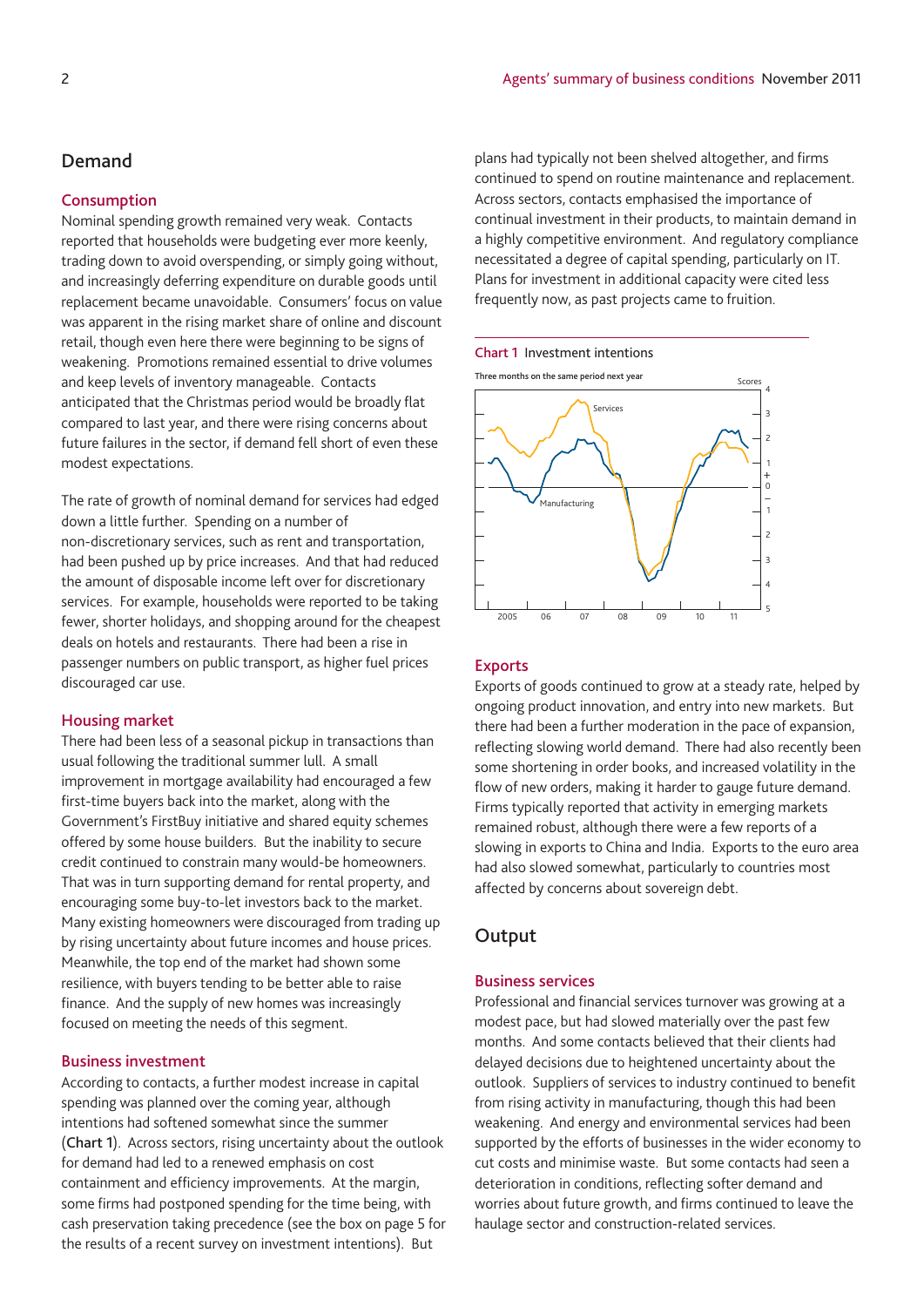## **Manufacturing**

The pace of expansion of manufacturing output had declined further on the month, and reports had become more mixed. A number of contacts had experienced a fall in order books, and there were growing concerns about the prospects for demand, both at home and abroad. Suppliers of goods destined for the domestic household sector, and particularly producers of durables, typically reported fairly flat, or falling, activity in recent months. Food production had shown some resilience, although to some extent this reflected improvements in market share following consolidation in the sector. Producers of goods destined for the public sector reported falling orders, as cuts had begun to take effect. And suppliers to the construction industry had also seen a further decline in activity.

#### **Construction**

The Agents' score indicated that activity in the construction sector had begun to contract, compared with a year earlier (**Chart 2**). The decline in output was in part due to the completion of large public sector projects, and there had also been a fall in repair and maintenance work for local authorities. This was expected to continue for some time. And forward-looking indicators pointed to lower private sector activity as well. That tended to suggest that construction output would contract further over the coming months. House building was being managed very tightly to ensure that supply did not outstrip demand.





## **Credit conditions**

Firms with strong balance sheets, cash flow and profits continued to report that they were able to access credit on competitive terms. But smaller firms typically found it more difficult to access credit than larger ones. And they were often reluctant to commit to asset-backed forms of lending, instead of overdrafts, which continued to be withdrawn. There were also reports from some small and medium-sized companies, in particular, that credit conditions had tightened further in recent months. On the demand side, firms were often avoiding drawing upon overdraft facilities in case they were required as a last resort. And there had been a renewed focus on preserving cash due to a growing squeeze on liquidity. Reports of a rise in debtor days had become more frequent, and higher costs had increased firms' working capital requirements. Some firms also reported a hardening in the stance of HM Revenue and Customs on the collection of tax arrears.

## **Employment**

Private sector employment intentions pointed to further growth in jobs over the coming year, but had been softening over the past few months (**Chart 3**). And rising uncertainty about the outlook was causing some firms to revise down their plans for recruitment. In manufacturing, contacts still expected a modest increase in headcount, reflecting the relatively strong performance of the sector during the recovery. But intentions had naturally fallen back as employment had caught up with activity. Firms continued to make greater use of apprenticeships, to ensure that individuals with key skills were in place in the medium term.





Employment intentions in the service sector had also begun to soften. Recruitment was driven by advisory firms in engineering, IT, and financial risk compliance. But banks were often considering reductions in headcount. And for a number of small professional services firms, the lack of a robust recovery in demand, combined with increased fears about the outlook, was leading to downward revisions in staffing needs. Businesses in the construction and property sectors were contemplating fresh rounds of redundancies, while contacts in retail typically reported that staffing levels were already as low as they could be, if minimum standards of customer service were to be maintained.

## **Capacity utilisation**

In manufacturing, capacity utilisation had fallen back a little, due to a softening in demand conditions, and past investment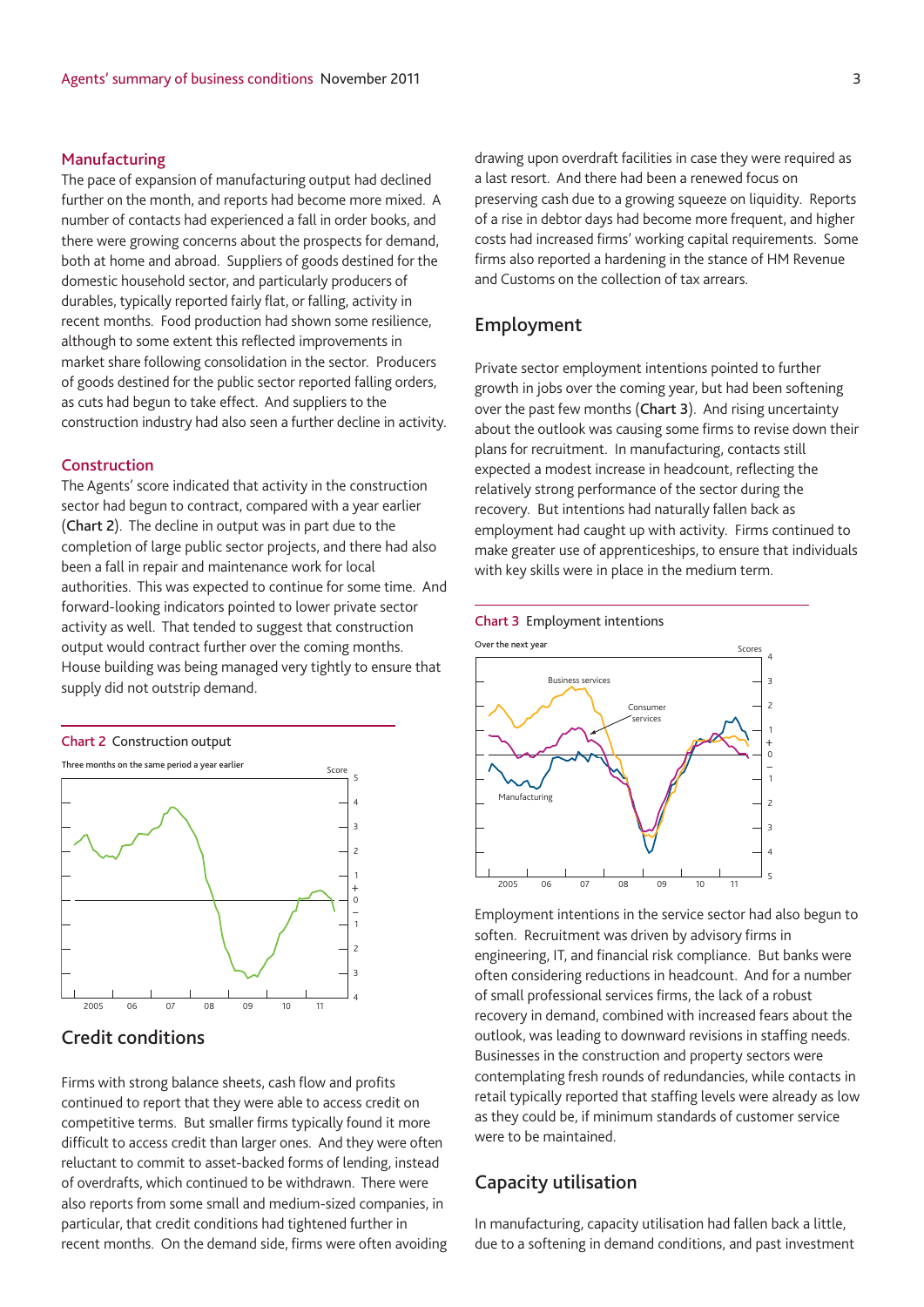and recruitment, which had begun to generate some slack. There was variation across sectors, however, with exporters, and their suppliers, tending to be operating at fairly high levels of utilisation. By contrast, producers of consumer goods for the domestic market tended to exhibit rather larger amounts of spare capacity, and could bring temporarily mothballed productive capacity on stream relatively easily, if demand were to pick up.

In the service sector, businesses in growth areas, such as IT, were often reporting high levels of capacity utilisation. But in a variety of sectors, for instance in standardised professional services, firms often reported being very busy competing for new contracts, even though they were winning relatively few, and labour productivity was often very low as a result. Consolidation was beginning to reduce oversupply in some sectors, such as haulage and construction. And firms were increasingly considering how business models might be changed to reduce the underutilisation of staff. In the consumer sector, for instance, there was substantial spare capacity, due to minimum staffing requirements, leading some contacts to shorten opening hours, or close underperforming stores, to lower the labour input.

## **Costs and prices**

## **Labour costs**

The Agents' scores suggested that there had been a slight slowing in the rate of growth of labour costs in recent months. There was generally very little upward pressure on settlements. And for many firms, weaker-than-expected performance and rising uncertainty had reduced what was considered affordable, while staff had become more concerned about job security than pay. Awards were typically between 2%–3%, and reflected a combination of improved profitability and a degree of compensation for past wage restraint and increases in the cost of living. There continued to be moves away from linking pay to official measures of inflation, with use of performance-related pay and bonuses becoming more widespread. Higher awards tended to be concentrated in growth sectors, or for staff with particular skills, with lower settlements more common in sectors where final demand was especially weak. In the consumer-facing sector, and construction, for instance, pay freezes remained common, with increases largely driven by changes to the minimum wage.

## **Non-labour costs**

The rate of inflation in materials prices had fallen back in recent months, as the cost of a wide variety of inputs had begun to level off, and even fall in some instances — related to the recent decline in the prices of many commodities, including some foodstuffs and base metals (**Chart 4**). And some contacts reported that weakening world demand had enabled them to resist further increases for some materials. But higher energy prices continued to be passed on as firms

renewed fixed-term contracts. And higher energy prices were feeding through to energy-intensive intermediate products. Inflation in the price of imports of finished goods had also stopped gathering pace, reflecting less upward pressure from increases in the cost of materials. Wage increases in emerging economies continued to push up on prices, although some contacts had been able to mitigate the impact on costs, by switching to supply from other, lower cost, countries.





#### **Output prices**

Manufacturing output price inflation remained elevated, although most contacts believed that it had peaked, reflecting moderation in the pace of inflation in input costs (**Chart 4**). Where firms continued to pass on higher costs, this was typically only partial, and firms continued to seek efficiencies and strip out unnecessary outlays. In services, prices were rising gradually, driven by some of the larger providers of niche professional services, and use of fuel escalator clauses in travel and transport services. Fees often remained under downward pressure in sectors where there was still oversupply, particularly for standardised legal and accountancy services, and corporate hospitality.

#### **Consumer prices**

Inflation in the price of consumer goods continued to pick up, largely due to higher energy prices. Heavy discounting meant that prices paid for goods were often materially lower than list prices. But even then, the discounted prices were often rising quickly, compared to a year earlier. And while price points were sometimes maintained, despite higher costs, that was often achieved through a reduction in pack size or quality. In consumer services, the high rate of inflation was largely due to increases in the prices of certain essential services, either because they were fuel-intensive, or because of links to official measures of inflation, for instance in transportation and rent. By contrast, the price of discretionary services remained under downward pressure, with increasing use of promotional activity to generate demand.